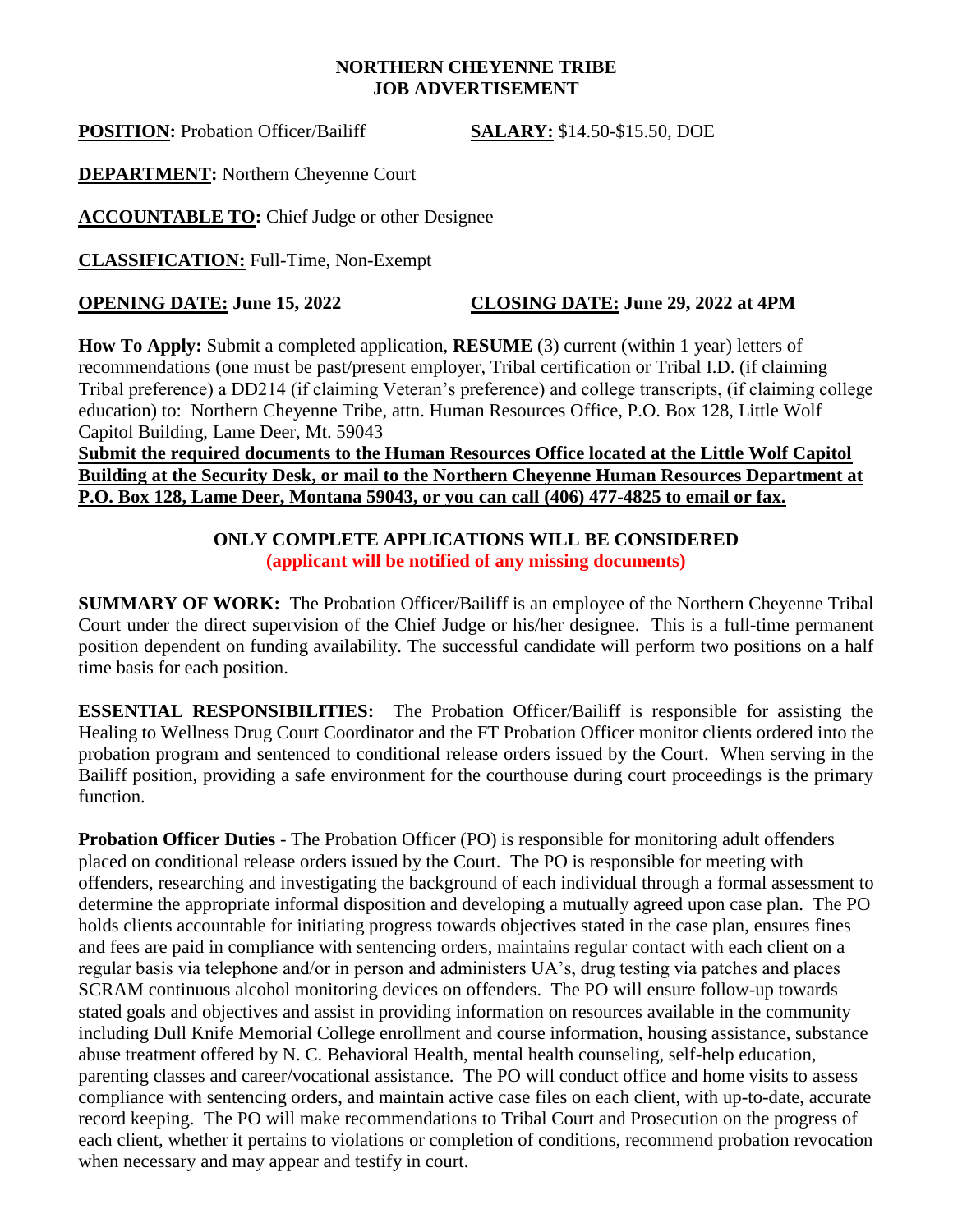Keeping track of data and reporting information in a Court Management System and creating tracking systems using Excel Spreadsheets or similar software is required, as well as providing timely progress reports. Confidentiality is an essential requirement.

**Bailiff duties -** Responsibilities include maintaining order and providing a safe environment for courthouse during designated court proceedings, ensuring only community allowed into the Court are admitted. Scanning clientele and visitors using forehead thermometers may be required when necessary, as well as directing them to handwashing disinfectant stations and replacing disinfectant solution when necessary. Opens and closes front doors each day and locks and secures the premises after each work day. Cleaning the lobby and court area after each hearing and after any court activity is required as well as ensuring cleanliness of areas, including the adjacent storage shed and shoveling snow from sidewalks when necessary. Other duties may be assigned.

**PERSONAL CONTACTS:** This position requires extensive contact with the community, Tribal programs, law enforcement and other community programs and organizations.

**JOB PERFORMANCE STANDARDS:** Evaluation of the position will be based primarily upon performance of the preceding requirements and duties. Examples of job performance criteria include, but are not limited, to the following:

- Performs assigned duties
- Observes work hours
- Demonstrates punctuality
- Maintains accurate records
- Prepares and submits accurate and timely reports
- Incorporates organizational systems and tools and uses good time management
- Adherence to strict standards of confidentiality is mandatory
- Demonstrates the ability to work under deadlines and stressful situations
- Effectively deals with people in adversarial situations
- Communicates with diverse population verbally, in written form and electronically
- Remains professional and non-biased on issues pertaining to clients and programs
- Establishes and maintains effective working relationships with fellow employees, supervisors and the general public.

# **JOB REQUIREMENTS:**

**KNOWLEDGE:** The successful applicant will have knowledge of the Northern Cheyenne communities on the reservation and its residents, knowledge of record keeping, organizational systems, office procedures, office equipment and court procedures. Some knowledge of the Northern Cheyenne Law & Order Code is desirable.

**SKILLS:** Skills utilizing organizational techniques, effective oral and written communication and experience using computer software such as Microsoft Word and Excel are preferred.

**ABILITIES:** The applicant will be able to meet and communicate effectively and courteously with colleagues, the community members, clients and other professionals. Have the ability to comprehend and comply with verbal and written instructions, be able to keep a tracking log and prepare reports when necessary. Applicant must possess the ability to work independently and as a team, under stressful conditions. Must be able to handle potential outbursts of violence from clients and the ability to maintain confidentiality at all times.